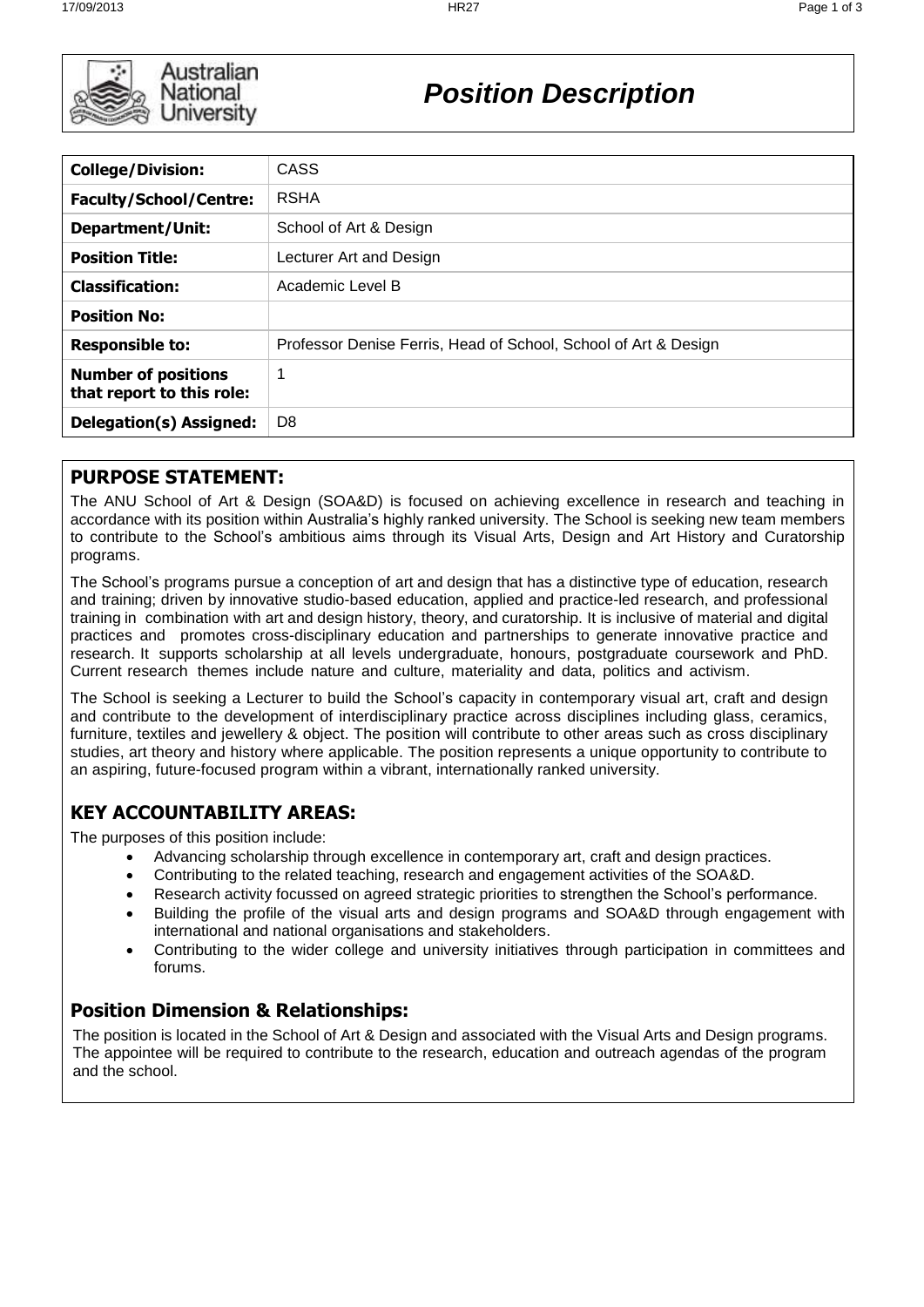#### **Role Statement Level B:**

In their role as an ANU academic level B in the School of Art & Design the appointee will be expected to

- Maintain and contribute to modes of contemporary creative practice and making in international and national discourse.
- Undertake original research and generate effective non-traditional and traditional research outputs by making a contribution to the research culture in the School of Art and Design.
- Contribute to curriculum development and outcomes: teach and supervise Undergraduate, Postgraduate Coursework, and HDR, including administrative acquittals.
- Initiate and foster research collaborations within ANU and with external organisations.
- Contribute to strategic and operational planning and delivery, participating in School, College and University committees from time to time and comply with all ANU policies and procedures in particular those relating to equal opportunity and respectful relationships.
- Adhere to all obligations, responsibilities and legislative requirements under current Work Health & Safety (WHS) Acts and Regulations and ANU policies, and where appropriate ensure areas are monitored for WH&S hazards and are reviewed regularly.
- Other duties as consistent with the classification of the position

#### **SELECTION CRITERIA Level B:**

- 1. PhD in a relevant discipline *(Higher degree in visual art or design equivalent professional experience. For overseas applicants the definitive research degree is the Master of Fine Arts).*
- 2. A nationally recognised contemporary visual art, craft and or design practice.
- 3. Research outputs and practice that demonstrates potential impact and engagement, and collaboration with university sectors, galleries, libraries and museums industry, and community.
- 4. A good working knowledge of a range of material practices and techniques, with a sound working knowledge of contemporary practice, art history and theory.
- 5. Demonstrated experience in art, craft and/or design education, including evidence of curriculum development and delivery.
- 6. Ability to supervise research students and support high quality outcomes.
- 7. High level of both written and verbal communication skills and experience and commitment to university research and teaching administration.
- 8. A demonstrated understanding and delivery of WHS, equal opportunity, and respectful relationship principles and policies and a commitment to their application in a university context.

| <b>Delegate Signature:</b> |                    | Date:            |     |
|----------------------------|--------------------|------------------|-----|
| Printed Name:              | Prof Denise Ferris | <b>Position:</b> | HoS |

| <b>References:</b>                              |
|-------------------------------------------------|
| <b>General Staff Classification Descriptors</b> |
| <b>Academic Minimum Standards</b>               |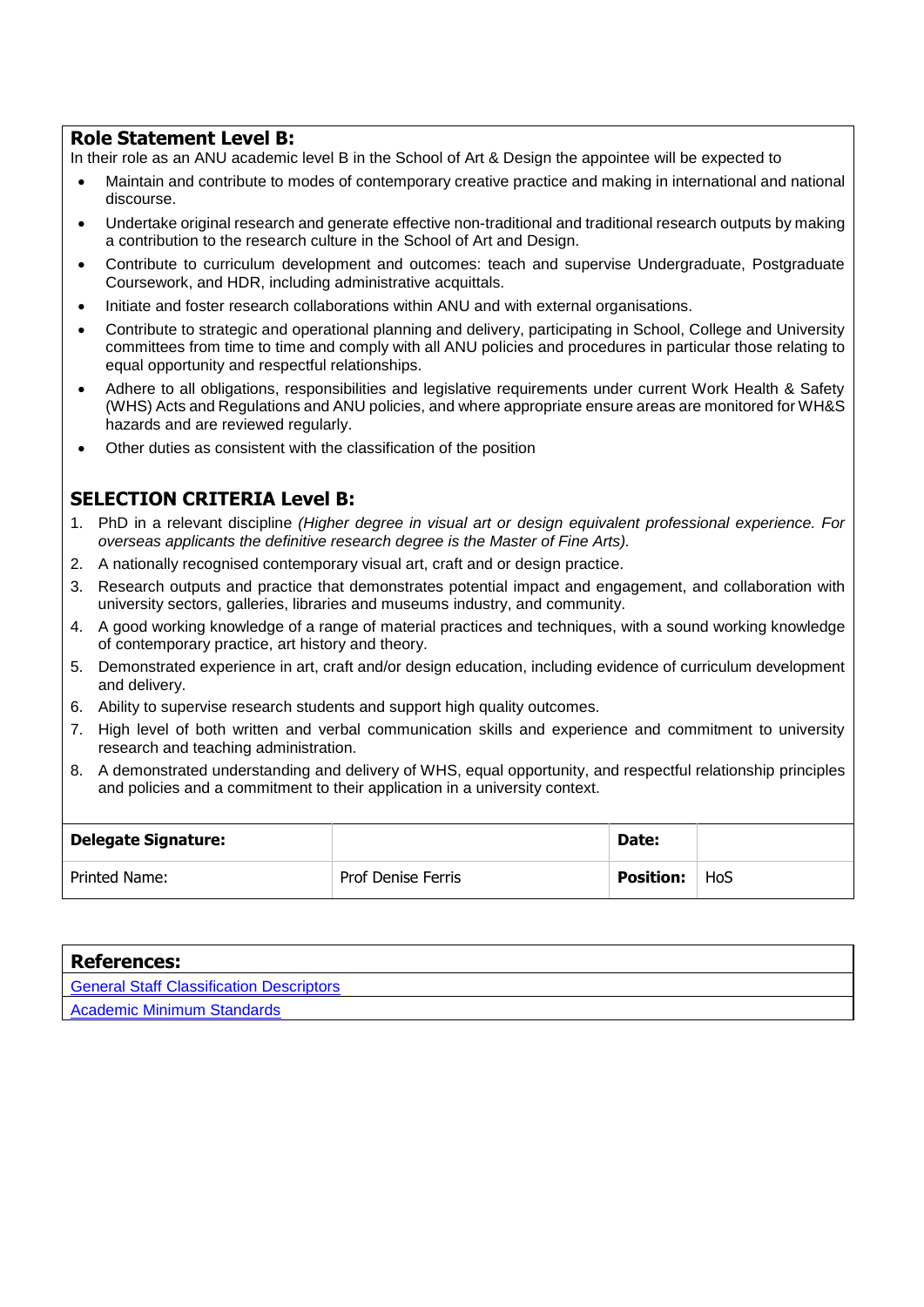

| <b>Position Details</b>   |                                         |                               |             |
|---------------------------|-----------------------------------------|-------------------------------|-------------|
| <b>College/Div/Centre</b> | CASS                                    | <b>Dept/School/Section</b>    | RSHA / SOA  |
| <b>Position Title</b>     | Senior<br>Art and<br>Lecturer<br>Design | $\blacksquare$ Classification | ACA Level D |
| <b>Position No.</b>       |                                         | <b>Reference No.</b>          |             |

*In accordance with the Occupational Health and Safety Act 1991 the University has a duty of care to provide a safe workplace for all staff.*

- This form must be completed by the supervisor of the advertised position and forwarded with the job requisition to Appointments and Promotions Branch, Human Resources Division. Without this form jobs cannot be advertised.
- This form is used to advise potential applicants of work environment issues prior to application.
- Once an applicant has been selected for the position consideration should be given to their inclusion on the University's Health Surveillance Program where appropriate – see . http://info.anu.edu.au/hr/OHS/\_\_Health\_Surveillance\_Program/index.asp Enrolment on relevant OHS training courses should also be arranged – see http://info.anu.edu.au/hr/Training\_and\_Development/OHS\_Training/index.asp
- 'Regular' hazards identified below must be listed as 'Essential' in the Selection Criteria see ' Employment Medical Procedures' at http://info.anu.edu.au/Policies/\_DHR/Procedures/Employment\_Medical\_Procedures.asp

#### **Potential Hazards**

• Please indicate whether the duties associated with appointment will result in exposure to any of the following potential hazards, either as a **regular** or **occasional** part of the duties.

| <b>TASK</b>                                      | regular | occasional | <b>TASK</b>                          | regular      | occasional     |
|--------------------------------------------------|---------|------------|--------------------------------------|--------------|----------------|
| key boarding                                     | ⊠       | □          | laboratory work                      |              | □              |
| lifting, manual handling                         | □       | ⊠          | work at heights                      |              | $\Box$         |
| repetitive manual tasks                          |         | ⊠          | work in confined spaces              |              | П              |
| catering / food preparation                      | П       | П          | noise / vibration                    |              | П              |
| fieldwork & travel                               |         | ⊠          | electricity                          |              | П              |
| driving a vehicle                                | П       | ⊠          |                                      |              |                |
| <b>NON-IONIZING RADIATION</b>                    |         |            | <b>IONIZING RADIATION</b>            |              |                |
| solar                                            | П       | □          | gamma, x-rays                        | $\mathsf{L}$ | П              |
| ultraviolet                                      |         | П          | beta particles                       |              | $\blacksquare$ |
| infra red                                        |         | П          | nuclear particles                    |              | П              |
| laser                                            |         | П          |                                      |              |                |
| radio frequency                                  | ΙI      | $\Box$     |                                      |              |                |
| <b>CHEMICALS</b>                                 |         |            | <b>BIOLOGICAL MATERIALS</b>          |              |                |
| hazardous substances                             | ⊠       | □          | microbiological materials            | П            | □              |
| allergens                                        | П       | ⊠          | potential biological allergens       |              | П              |
| cytotoxics                                       | П       | □          | laboratory animals or insects        | П            | □              |
| mutagens/teratogens/                             |         | П          | clinical specimens, including        | П            | П              |
| carcinogens                                      |         |            | blood                                |              |                |
| pesticides / herbicides                          | П       | П          | genetically-manipulated<br>specimens |              |                |
|                                                  |         |            | immunisations                        | П            | П              |
| <b>OTHER POTENTIAL HAZARDS (please specify):</b> |         |            |                                      |              |                |
|                                                  |         |            |                                      |              |                |
|                                                  |         |            |                                      |              |                |
|                                                  |         |            |                                      |              |                |
|                                                  |         |            |                                      |              |                |

| Supervisor's<br>Signature: | <b>Print Name:</b> | <b>Professor Denise Ferris</b> | Date: |  |
|----------------------------|--------------------|--------------------------------|-------|--|
|----------------------------|--------------------|--------------------------------|-------|--|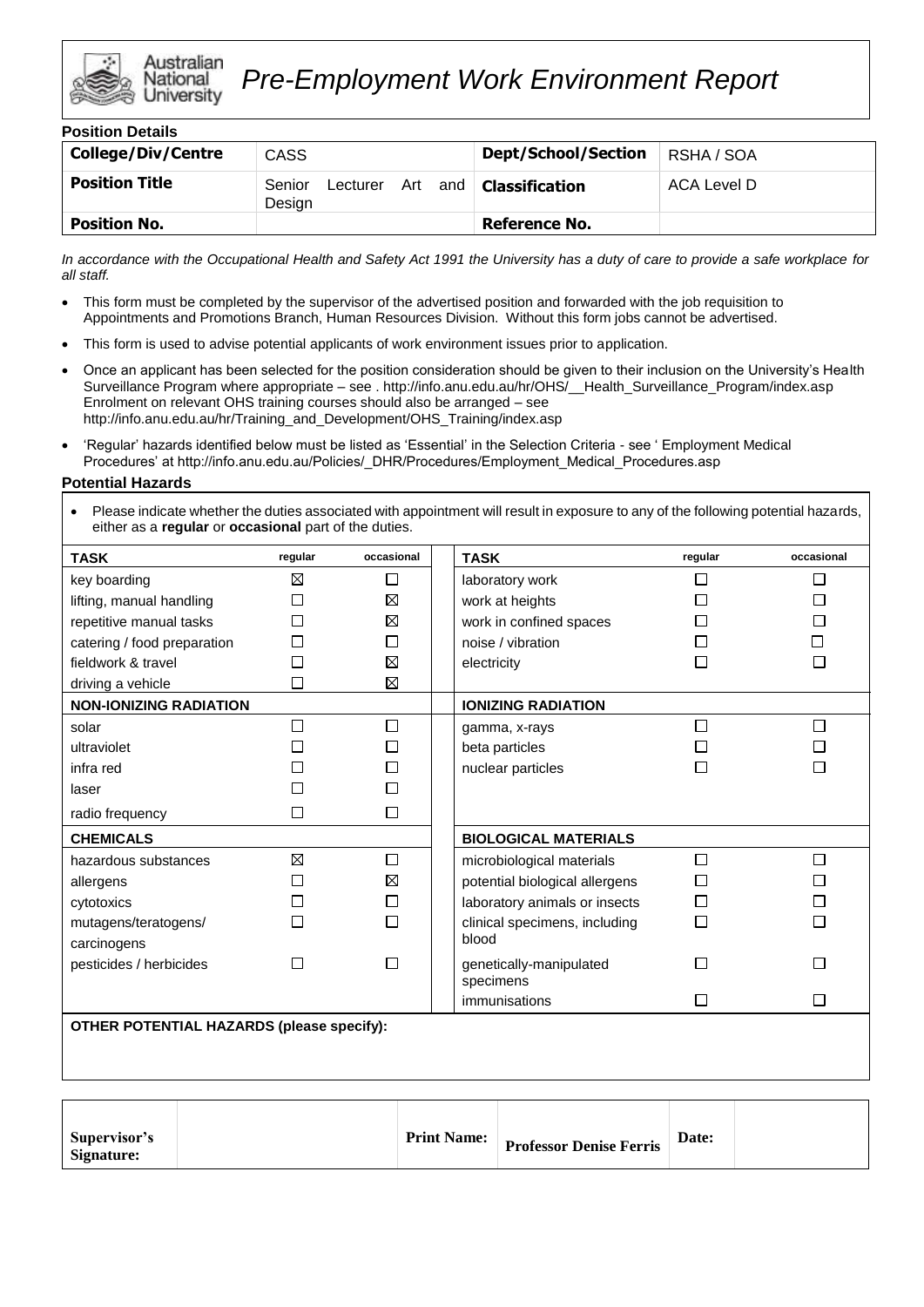

# *Position Description*

| <b>College/Division:</b>                                | <b>CASS</b>                                                     |
|---------------------------------------------------------|-----------------------------------------------------------------|
| <b>Faculty/School/Centre:</b>                           | <b>RSHA</b>                                                     |
| <b>Department/Unit:</b>                                 | School of Art & Design                                          |
| <b>Position Title:</b>                                  | Senior Lecturer Art Craft and Design                            |
| <b>Classification:</b>                                  | Academic Level C                                                |
| <b>Position No:</b>                                     |                                                                 |
| <b>Responsible to:</b>                                  | Professor Denise Ferris, Head of School, School of Art & Design |
| <b>Number of positions</b><br>that report to this role: | 1                                                               |
| Delegation(s) Assigned:                                 | D <sub>8</sub>                                                  |
|                                                         |                                                                 |

### **PURPOSE STATEMENT:**

The ANU School of Art & Design (SOA&D) is focused on achieving excellence in research and teaching in accordance with its position within Australia's highly ranked university. The School is seeking new team members to contribute to the School's ambitious aims through its Visual Arts, Design and Art History and Curatorship programs.

The School's programs pursue a conception of art and design that has a distinctive type of education, research and training; driven by innovative studio-based education, applied and practice-led research, and professional training in combination with art and design history, theory, and curatorship. It is inclusive of material and digital practices and promotes cross-disciplinary education and partnerships to generate innovative practice and research. It supports scholarship at all levels undergraduate, honours, postgraduate coursework and PhD. Current research themes include nature and culture, materiality and data, politics and activism.

The School is seeking a Lecturer to build the School's capacity in contemporary visual art, craft and design and contribute to the development of interdisciplinary practice across disciplines including glass, ceramics, furniture, textiles and jewellery & object. The position will contribute to other areas such as cross disciplinary studies, art theory and history where applicable. The position represents a unique opportunity to contribute to an aspiring, future-focused program within a vibrant, internationally ranked university.

# **KEY ACCOUNTABILITY AREAS:**

The purposes of this position include:

- Advancing scholarship through excellence in contemporary art, craft and design practices.
- Contributing to the related teaching, research and engagement activities of the SOA&D.
- Research activity focussed on agreed strategic priorities to strengthen the School's performance.
- Building the profile of the visual arts and design programs and SOA&D through engagement with international and national organisations and stakeholders.
- Contributing to the wider college and university initiatives through participation in committees and forums.

### **Position Dimension & Relationships:**

The position is located in the School of Art & Design and associated with the Visual Arts and Design programs. The appointee will be required to contribute to the research, education and outreach agendas of the program and the school.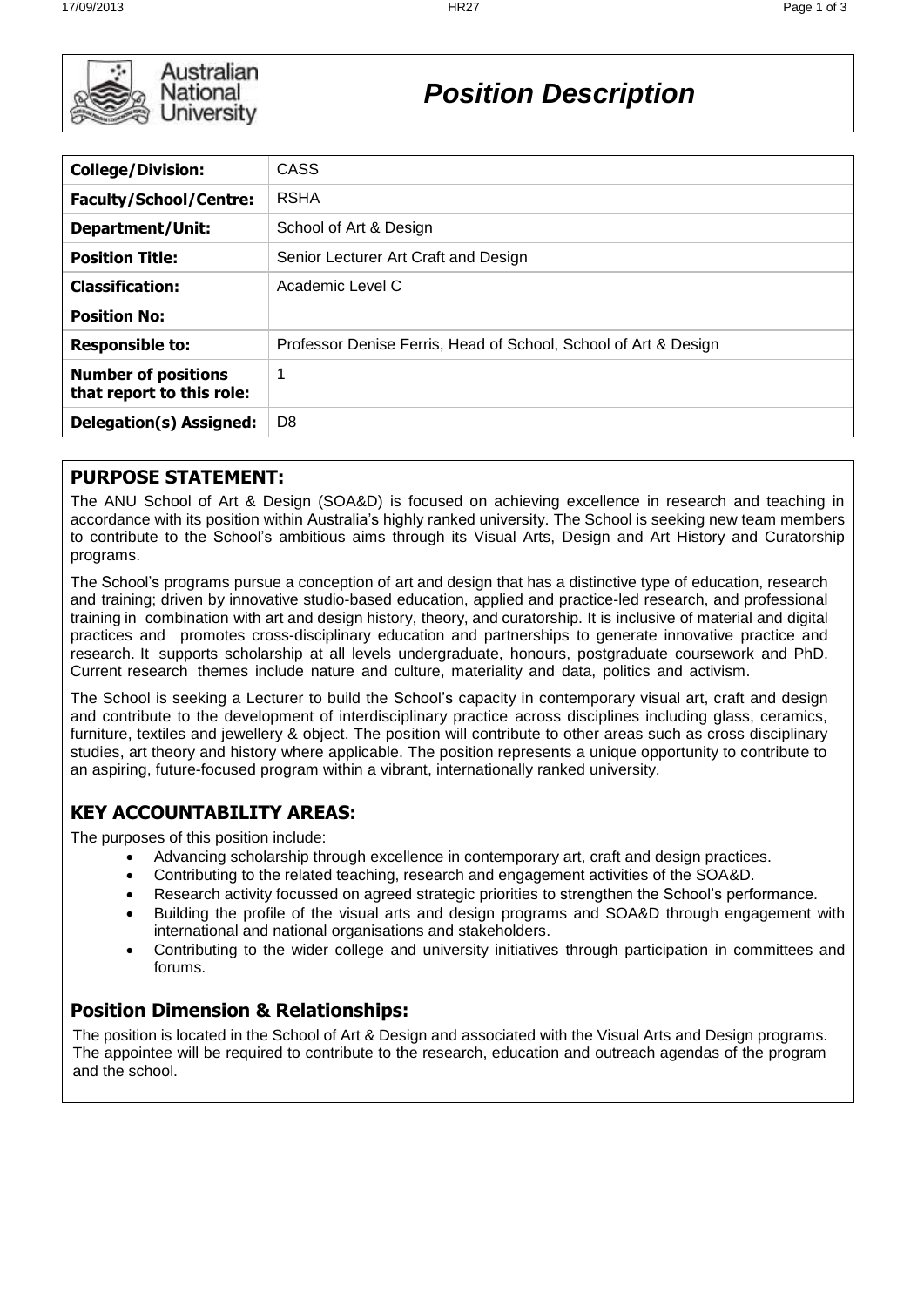#### **Role Statement Level C:**

In their role as an ANU academic level C in the School of Art & Design the appointee will be expected to

- Maintain and progress modes of contemporary creative practice and making at the forefront of international and national discourse.
- Undertake original research and generate distinctive non-traditional and traditional research outputs by making a contribution to the research culture in the School of Art and Design.
- Contribute innovative curriculum development and outcomes: teach and supervise Undergraduate, Postgraduate Coursework, and HDR, including administrative acquittals.
- Initiate and foster valuable research collaborations within ANU and with external organisations.
- Supervise and support staff within the School as required.
- Contribute strategic and operational planning and delivery, participating in School, College and University committees from time to time and comply with all ANU policies and procedures in particular those relating to equal opportunity and respectful relationships.
- Adhere to all obligations, responsibilities and legislative requirements under current Work Health & Safety (WHS) Acts and Regulations and ANU policies, and where appropriate ensure areas are monitored for WH&S hazards and are reviewed regularly.
- Other duties as consistent with the classification of the position

#### **SELECTION CRITERIA Level C:**

- 1. PhD in a relevant discipline *(Higher degree in visual art or design equivalent professional experience. For overseas applicants the definitive research degree is the Master of Fine Arts).*
- 2. An internationally recognised contemporary visual art, craft and or design practice.
- 3. Research outputs and practice with demonstrated impact and engagement, and collaboration with university sectors, galleries, libraries and museums industry, and community.
- 4. An effective working knowledge of a range of material practices and techniques, with a comprehensive working knowledge of contemporary practice, art history and theory.
- 5. Demonstrated innovation in art, craft and/or design education, including evidence of curriculum development and delivery.
- 6. Ability to supervise research students and support high quality outcomes.
- 7. Experience in staff supervision and strong contribution within team environments.
- 8. High level of both written and verbal communication skills and experience and commitment to university research and teaching administration.
- 9. A demonstrated understanding and delivery of WHS, equal opportunity, and respectful relationship principles and policies and a commitment to their application in a university context.

| <b>Delegate Signature:</b> |                           | Date:            |     |
|----------------------------|---------------------------|------------------|-----|
| Printed Name:              | <b>Prof Denise Ferris</b> | <b>Position:</b> | HoS |

| <b>References:</b>                       |
|------------------------------------------|
| General Staff Classification Descriptors |
| <b>Academic Minimum Standards</b>        |